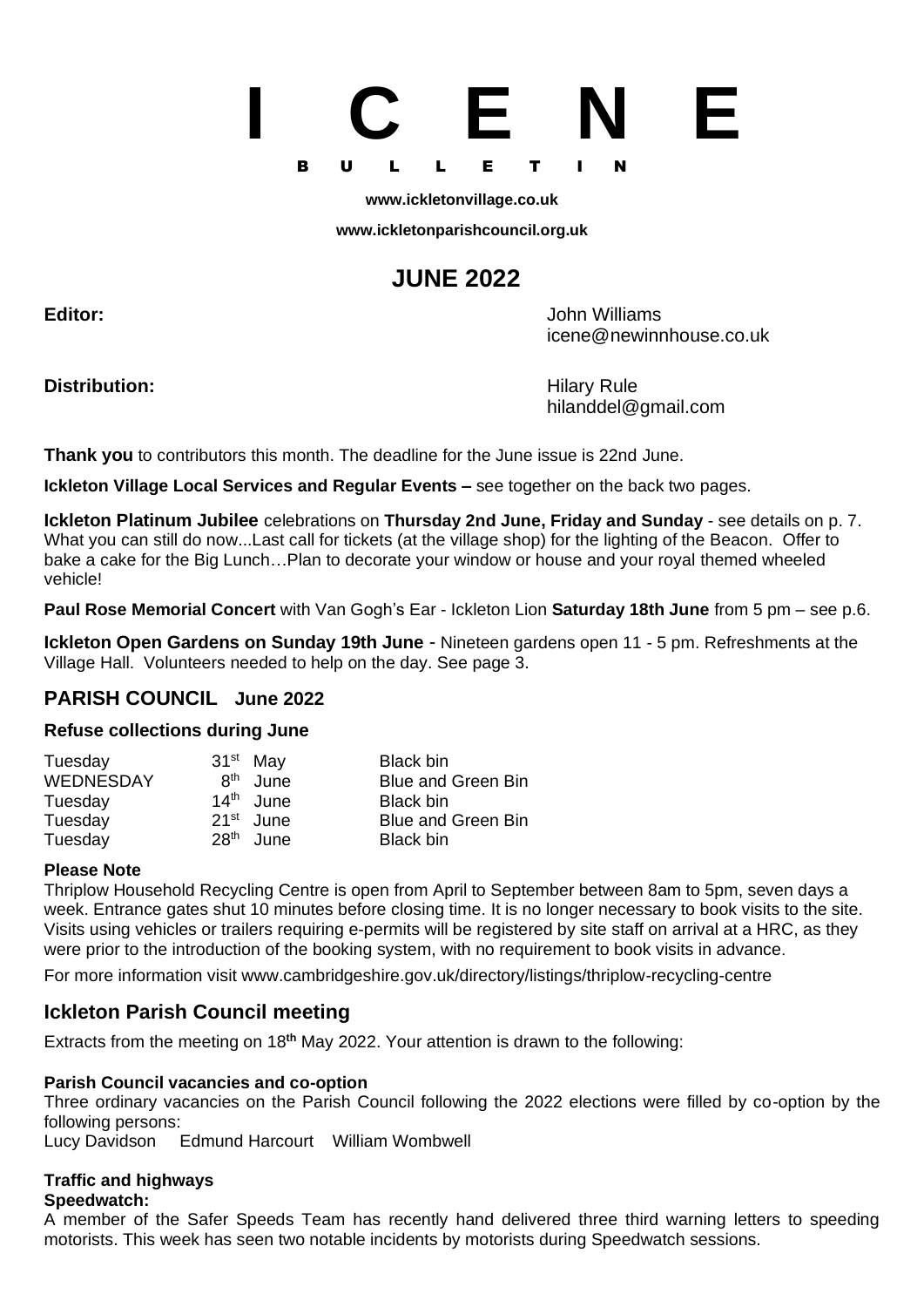#### **Highways:**

Temporary Traffic Road Regulation Order - Brookhampton Street, Ickleton 6/7/2022 00:15 – 04:35

**Planning For consideration:**

None.

#### **Planning Decisions**

#### Reference: **22/01164/CL2PD**

Proposal: Certificate of lawfulness under S192 for a proposed single storey rear extension. Site address: 9 Mill Lane, Ickleton, Saffron Walden, Cambridgeshire. Certificate granted.

#### Reference: **22/01491/PRIOR**

Proposal: Agricultural steel portal frame storage barn Site address: Valance Farm, Elmdon Road, Ickleton, Cambridgeshire. Withdrawn.

#### Reference: **21/04016/HFUL**

Proposal: Replacement conservatory Site address: 14 Duxford Road, Ickleton, CB10 1SX Discharge Condition in Full.

#### Reference: **22/0291/TTCA**

Proposal: Alder 1 - Reduce height by 1-2m, reduce crown on beech side by 1-2m Alder 2 - Reduce height by 1-2m, reduce crown on beech side by 1-2m Alder 3 - Reduce height by 1-2m, reduce crown on beech side by 1-2m Alder 4 - Reduce height by 1-2m, reduce crown on beech side by 1-2m Site address: Abbey Barns, Duxford Road, Ickleton. Have no objection to.

#### Reference: **22/0225/TTCA**

Proposal: S211 Tree Works. T1 - Field Maple - Crown reduce by 2.5 metres, T2 Cherry - Reduce Crown by 1 metre Site address: 61 Abbey Street, Ickleton, Saffron Walden, Cambridgeshire. Have no objection to.

#### **Tree Works:** None.

#### **Planning application UTT/22/1280/CC Boro Farm, Newmarket Road, Great Chesterford** Reference: UTT/00/1280/CC

Proposal: Consultation on Essex County Council application ESS/20/22/UTT - Change of use of land to allow the construction of a recycled aggregate production facility including storage bays and HGV parking.

Location: Boro Farm, Newmarket Road, Great Chesterford, Saffron Walden, CB10 1FN

Parish Councillors unanimously object to this application. Residents who suffered from noise disturbance and other nuisance during the land raising near the site some years ago may wish to send in their own objections.

#### **Uttlesford District Council - Notification of Great & Little Chesterford neighbourhood development plan submission consultation**

A six-week formal consultation period will run from 8am Thursday 14th April 2022 and close at 5pm Monday 30th May 2022. Comments or representations can be made in writing.

#### **Cambridge and Peterborough Combined Authority - Public consultation on a developing plan for better transport in Cambridgeshire and Peterborough**

The Combined Authority has launched a public consultation on a developing plan for better transport in Cambridgeshire and Peterborough lasting 12 weeks until the end of the day on 4th August 2022. The Local Transport and Connectivity Plan (LTCP) will set the strategy for how people move around the region and will update the current Local Transport Plan for Cambridgeshire & Peterborough adopted by the Combined Authority in January 2020. The Authority wants to encourage participation from as many members of the public and other stakeholders as possible.

**Cambridgeshire Crimestoppers – Committee representation for the district of South Cambridgeshire** Correspondence received from the Chair of Crimestoppers Cambridgeshire Colin Dobbins who is seeking volunteers from South Cambridgeshire to sit on the South Cambridgeshire Committee.

#### **Leanne Smith - Parish Clerk, E-mail: [clerk@ickleton-pc.org.uk](mailto:clerk@ickleton-pc.org.uk)**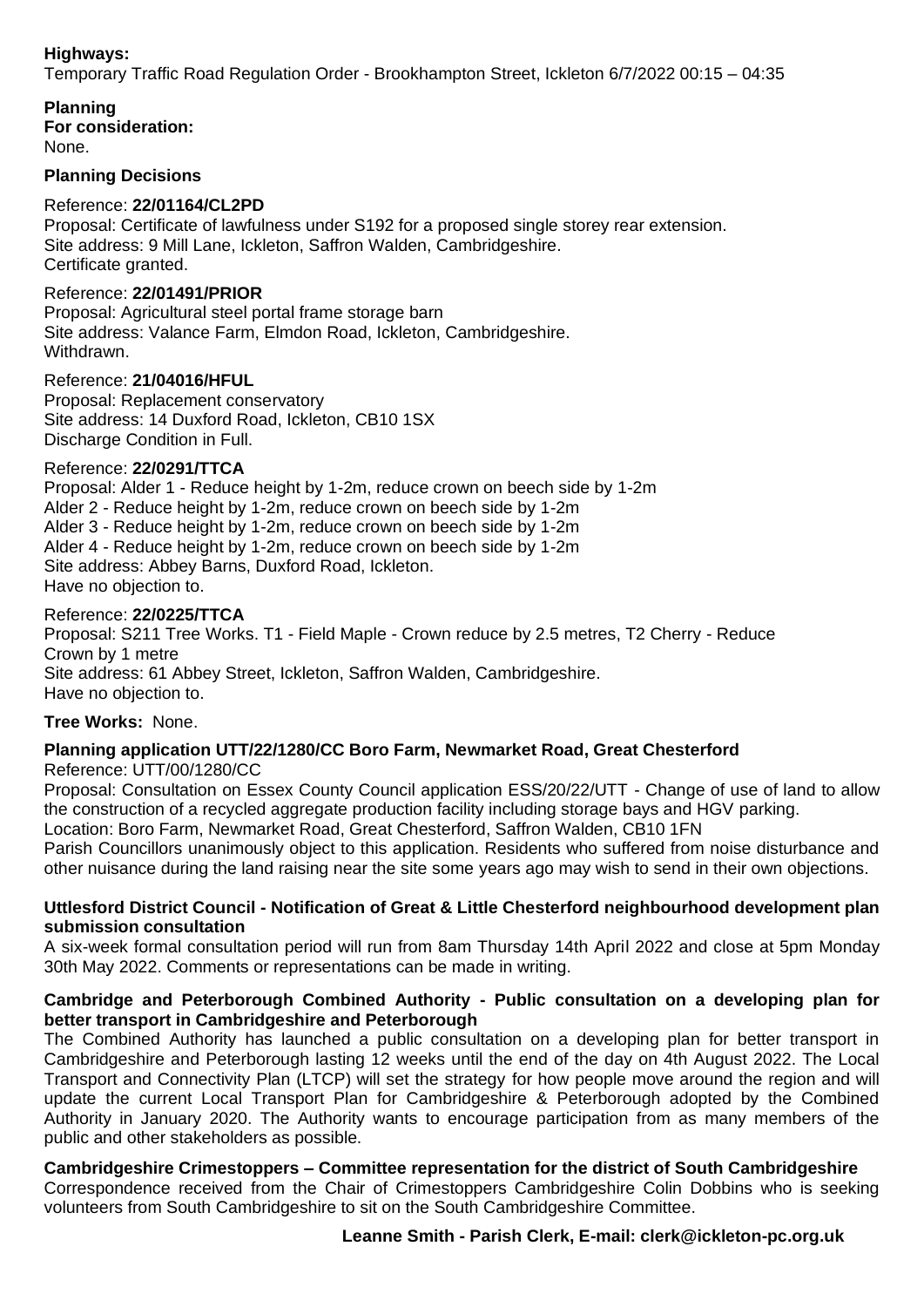#### **Welcome**

A very warm welcome to Ickleton village is extended to **Andrew Whiteley** and **Katie Healey** who have recently moved into Abbey Street. Katie, a professional gardener, has three children – **Amelia** who is studying at University, **Evie** aged 18, and **Harry**.

Andrew, a company director of a wealth management firm with offices in Cambridge and North Hertfordshire, has two children – **Maddy** aged 22 who is London based, and 17 year old **Evie**. Andrew also had a son called **Tom** who tragically died at the age of 8 from a serious illness. Subsequently Andrew co-founded a charitable trust in his memory called Tom's Trust which funds psychological support for children with brain tumours and their families. Further information on the Trust can be found at [www.tomstrust.org.uk.](http://www.tomstrust.org.uk/)

Another member of the household is a very friendly cockerpoo called **Conker**. As well as her passion for gardening, Katie is a keen bird watcher, while Andrew loves sport generally and regularly plays football.

**Elaine Statham** [estatham100@gmail.com](mailto:estatham100@gmail.com)

#### **ICKLETON OPEN GARDENS Sunday 19th June 11 am - 5 pm**

Sunday 19<sup>th</sup> June is Father's Day... what better way to treat Dad than a stroll around gorgeous gardens in Ickleton followed by a ploughman's lunch or tea and homemade cake in the village hall!

Our Open Gardens from 11 – 5pm offers the rare opportunity to visit **19 varied private gardens**, including several new ones for this year. They Include: an established cottage garden, a newly developed drought tolerant garden, a family garden with quintessentially English planting, a magical 'fairy land' garden, the extensive formal gardens surrounding Caldrees Manor *(please note open 11 – 2 pm)* and an organic garden.

**Refreshments**: Available throughout the time in the Village Hall - ploughman's lunch, teas & home-made cakes as well as a plant sale and raffle all in aid of charity. There will be beekeeping in the garden of Caroline & Julian Owen on Mill Lane.

Tickets are £6 for adults, accompanied children are free. Entry tickets, programmes and parking are available on the day from the Village Hall.

Proceeds from the event are in aid updating facilities at the Village Hall, Motor Neurone Disease Association and YoungMinds, a mental health charity for children, young people, and their parents. The last two charities were chosen respectively in memory of Ickleton residents Jan Livingstone and Georgina Owen. The event is kindly sponsored by local businesses Bread & Meat, Wild Country Organics, Mr & Mrs PR Wombwell, HSA & Co. and Hexcel, along with generous support from Team Consulting and Preloves. We really appreciate their support and interest.

**Vollunteers are still needed to help on the day** - if you could kindly do a 1.5 hr shift then please contact Pam Fearn at [pam@cmws.co.uk](mailto:pam@cmws.co.uk)

**Donations of homemade cakes also needed**: please bring them to the hall **after 9.30am on Sunday 19th** June with a note of their ingredients.

Donations of potted up plants are also appreciated & can be dropped off at the hall on the morning of the 19<sup>th</sup> or in advance to June Woodward at The Old School House, Frogge Street. Many thanks.

More information at: <https://www.facebook.com/IckletonOpenGardens>

#### **Brent Pelham Hall Open Gardens 4th and 5th June 2pm – 5pm**

Brent Pelham Hall invites you to their summer Open Gardens, in conjunction with the National Garden Scheme. 12 acres of formal gardens surround a beautiful listed property – including the Mulberry Garden and the Amphitheatre Garden, walled gardens each with their own character. In a further 14 acres of parkland mown paths lead through the Wildflower Meadows and around the two lakes.

Teas, coffees and cake will be served in the estate office.

Entry £6.00 for adults and free for children 16 and under. Proceeds will be donated to the charities supported by the National Garden Scheme and also Brent Pelham Church.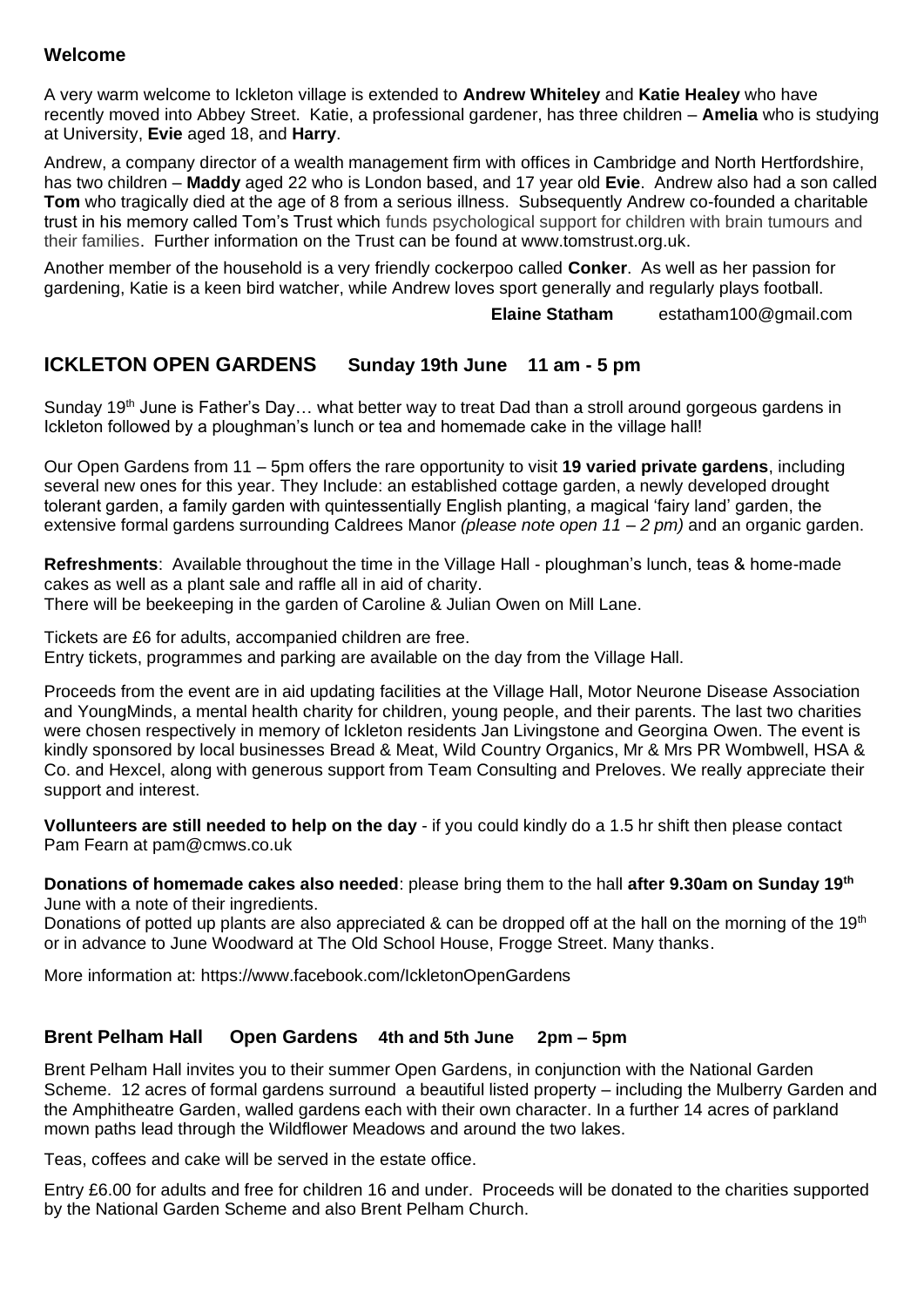#### **Sawston Open Gardens Sunday 3rd July**

Five Sawston gardens are opening their gates to visitors on Sunday 3rd July for the National Garden Scheme This year there are four private gardens plus the Mary Challis Garden to visit from 1-5 pm. Start where convenient and collect a map. Details of the openings, with garden descriptions, are on the ngs website. Visitors are encouraged to book their visit on-line or can simply turn up and pay at the first garden. Entrance fee is £6 for all gardens; children free.

Home-made teas and cakes in the Mary Challis Garden from 1.30-4.00 pm.

#### **GREAT CHESTERFORD & DISTRICT GARDENING SOCIETY**

*(Affiliated to the Royal Horticultural Society)*

Chair - Pauline Gale

**Next Meeting Wednesday 1st June 8 pm Ickleton Village Hall**

A BUTTERFLY GARDEN and a CHANGING ENVIRONMENT

*Speaker: Dr Ian Bedford,* Retired entomologist who has appeared on Gardeners World and many other TV programmes to speak about tropical bug issues …and much more!

**Competition:** Jubilee arrangement - no more than 20cm wide or deep please. Anyone can enter!

#### **Recent Meeting**

Roger Harvey from Harveys Garden Plants spoke about cutting and care of garden perennials for floral display in the home…the importance of immersing stems in water immediately after cutting and add 'feed' to the water in the form of florist's sachet or a little sugar. In addition, bleach (¼ teaspoon to 2 pints of water) can help to control bacteria and the water will stay cleaner longer. Wash vases after use in the same solution to keep them free from a build-up of microorganisms.

Roger outlined a selection of perennials of particular use to the flower arranger – Alstroemeria, Agapanthus, Astrantia, Dahlia, Euphorbia, Globe Thistle, Hellebore, Lamium, Spurmium, and many more.

Harveys Garden Plants nursery is open to the general public (by appointment only).

*Best Bloom Competition - Spring Flower*1. Jos Flitton 2. June Woodward 3. Rosemary Day

**June Outing** - Finchingfield House Monday 20th June 6 pm

**Saturday 3rd September 2022 at 2.00 p.m.** SOCIETY FLOWER AND PRODUCE SHOW

Please enter exhibits - request a Schedule for doing so.

#### **Christine Greet**

#### **WETLAND WALKS on the GENOME CAMPUS - every Tuesday in June 12 - 1 pm**

The guided walks around the Genome Campus Wetlands continue every Tuesday through June. The walks are led by Iain from the Wildlife Trust. June and July are orchid season, so now is a good time to see these beautiful plants.

Meet on the wooden bridge between the wetlands and campus at 12:00.

#### **David Keating**

#### **CHURCH NOTICES**

| Vicar         | <b>Rev Lydia Smith</b>    | revlydiasmith@gmail.com         |
|---------------|---------------------------|---------------------------------|
| Churchwardens | <b>Patrick Bloomfield</b> | patrick.bloomfield@hymans.co.uk |
|               | Jenny Duke                | jenny@jennyduke.co.uk           |
| Lay Minister  | Derek Munday              | Ilm.munday@btinternet.com       |

For details of joining for prayer, worship, study, and community life, see: [www.elydiocese.org.](http://www.elydiocese.org/)

In emergency please telephone Patrick Bloomfield.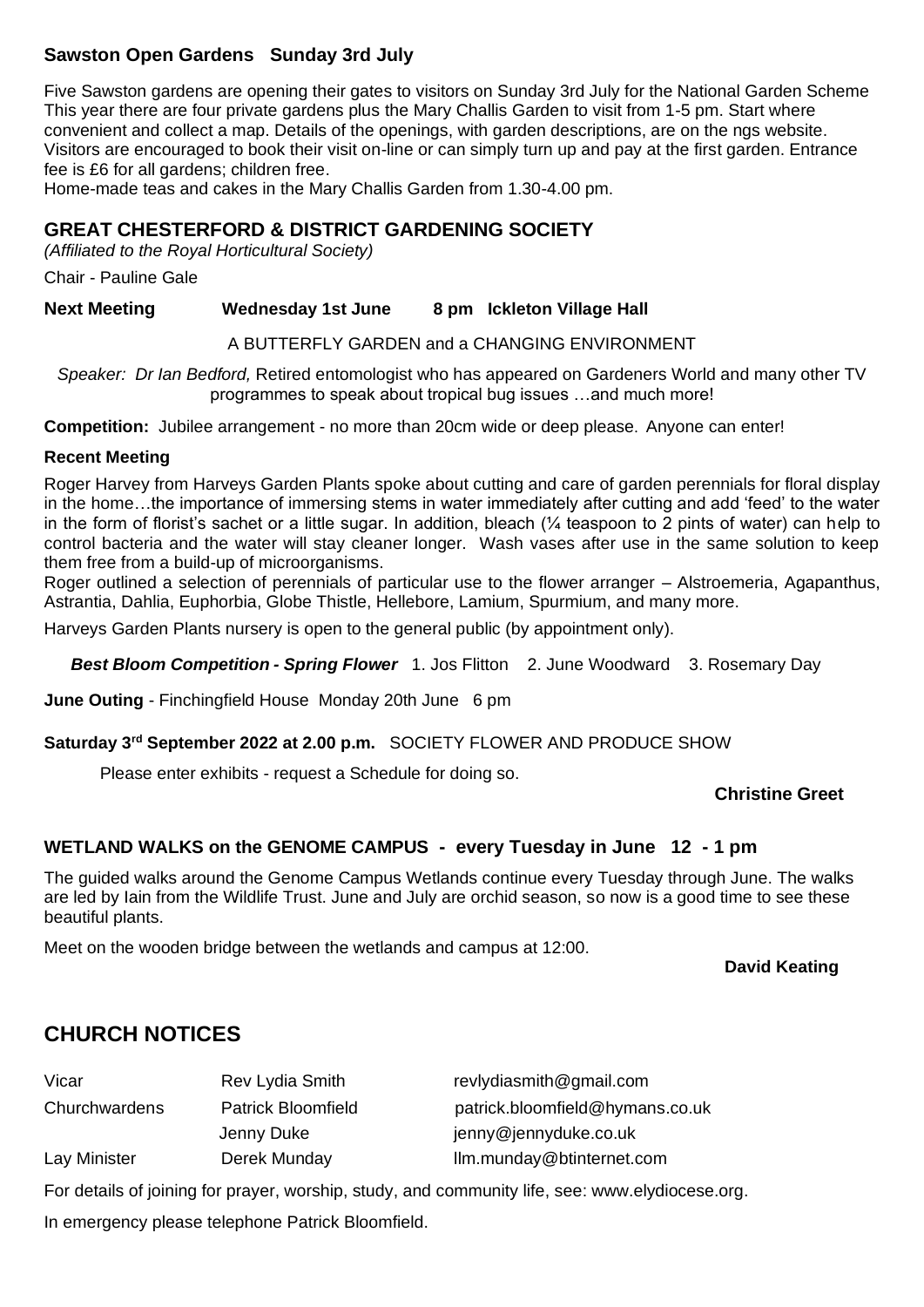#### **Services for JUNE**

| Sunday | 5 <sup>th</sup>  | 10.00 am   | Jubilee service              | <b>ICKLETON</b> |
|--------|------------------|------------|------------------------------|-----------------|
|        |                  |            |                              |                 |
| Sunday | 12 <sup>th</sup> | 8.00<br>pm | <b>Holy Communion</b>        | <b>HINXTON</b>  |
|        |                  | 10.00 am   | Informal All-age service     | <b>ICKLETON</b> |
|        |                  | 5.00 pm    | Joint Youthinc with Thriplow | <b>THRIPLOW</b> |
|        |                  |            |                              |                 |
| Sunday | 19 <sup>th</sup> | 8.00 am    | <b>Holy Communion</b>        | <b>DUXFORD</b>  |
|        |                  | 10.00 am   | <b>Parish Communion</b>      | <b>HINXTON</b>  |
|        |                  | 5.00<br>pm | Taize service                | <b>ICKLETON</b> |
|        |                  |            |                              |                 |
| Sunday | 26 <sup>th</sup> | 8.00 am    | <b>Holy Communion</b>        | <b>ICKLETON</b> |
|        |                  | 10.00 am   | <b>Parish Communion</b>      | <b>DUXFORD</b>  |

Weekly Prayers for Ukraine - midday Fridays at Hinxton

Complines 7 pm on Tuesdays at Duxford and 6 .30 on Thursdays at Hinxton www. jennyduke.co.uk

#### **Message from Rev Lydia** *Lasting memorial*

Jon and I were on holiday in Wales a couple of weeks ago, enjoying the wonderful landscape of Cardigan Bay. We made the most of the good weather and the beautiful scenery, as we walked some sections of the Wales Coast Path. This great route, which takes in the whole coastline of Wales, has just reached its  $10<sup>th</sup>$ anniversary. Sadly, we didn't manage to cover very much of its 870 miles, but we loved the bits we did see.

One place in particular captured my imagination: the churchyard at Llanfihangel y Traethau. In this peaceful location, amongst the many Victorian headstones to Joneses and Evanses, to sailors and sea captains, there



is an unusual and ancient monument. It's a slim stone pillar, with words carved in vertical lines on its sides. The inscription is in Latin and is now pretty hard to decipher. According to the experts, it means *'Here is the tomb of Wleder mother of Hoedlyw who first built this church in the time of King Owain.'*

The king mentioned is usually called Owain Gwynedd and he reigned from about 1137 to 1170, so we have a rough idea of when the church was built. Nothing is known about Wleder or Hoedlyw, her son: they remain, tantalisingly, just names. Yet for all that, Wleder's involvement in building the church and the work of those who loved her and made the stone marker to remember her has provided a lasting legacy. It's been a place to think and breathe and be at peace for the thousands of people who came after her. And although the surrounding landscape is amazing, the sense of tranquillity doesn't just come from the view, but also thinking of the generations of worshippers and pilgrims who have visited the church and its churchyard.

I wonder: what's your peaceful place? Many people find outdoor spaces most helpful – whether that's the natural landscape or a beautiful garden. But a particular spot in your house, with a favourite chair may do just as well. A place where, even as you

approach it, you feel the tension of the day leave, where you can be still and reflect.

Incidentally, this remote site is also the last resting place of others whose stories we've not lost: the author, Richard Hughes, who wrote *A High Wind in Jamaica* and the 18th century sect leader Mary Evans (check out the Wikipedia entries for them, if they are unfamiliar to you).

**All good wishes Lydia**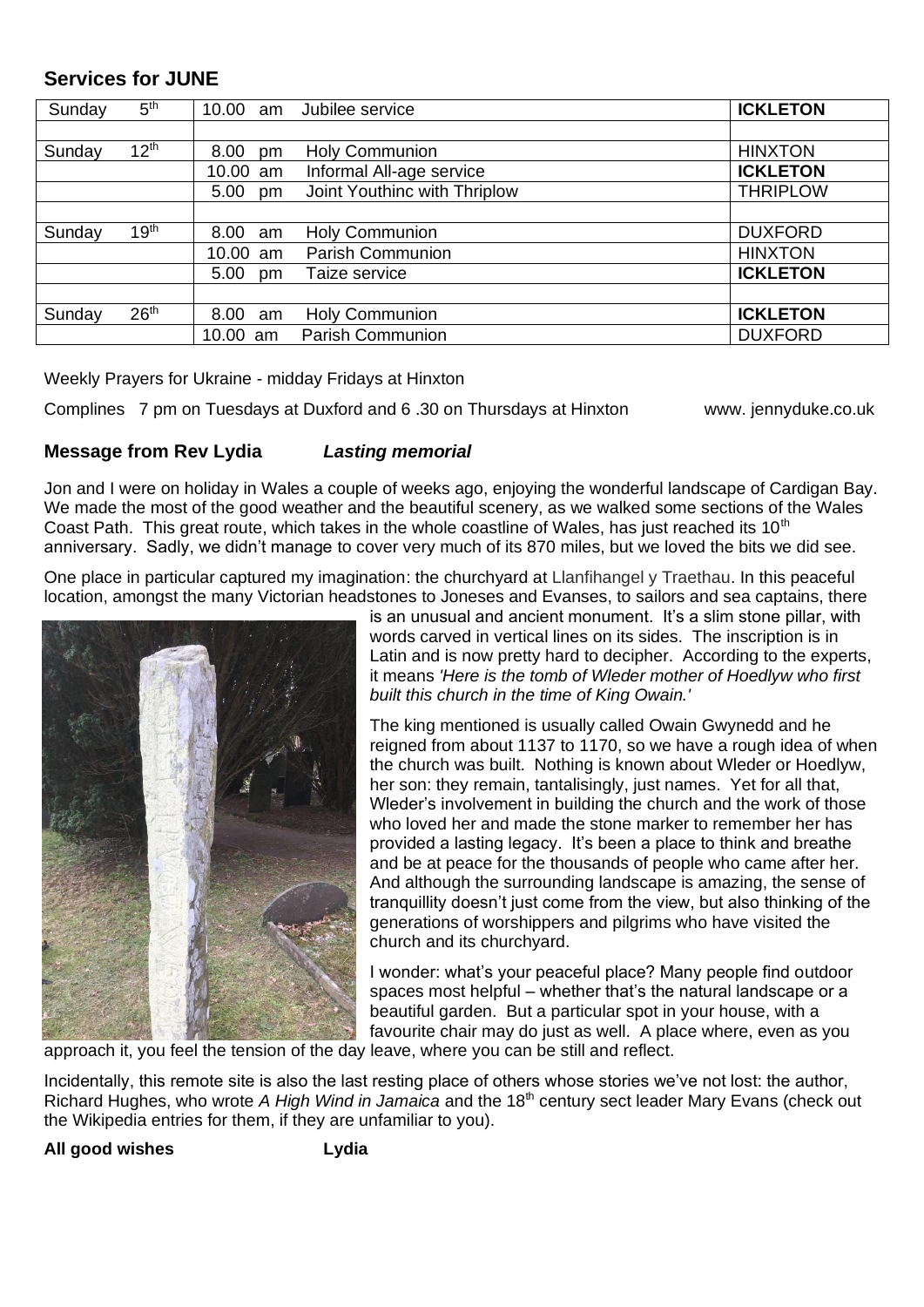## **Paul Rose**



Paul Rose, aged 65, loving husband, dad of two, grandad and friend to all. He passed away unexpectedly on Tuesday 8th February.

Paul was born in Greenock in Scotland and grew up in Waltham Abbey (London) alongside his two brothers. In his teens Paul did an apprenticeship to become a tool maker engineer at The Royal Small Arms in Enfield, which is now sadly closed.

In the late 80's Paul had his own block paving company - Westwood Rose Paving - where he employed quite a few talented block pavers. Unfortunately in the 90's, recession hit a lot of building firms and WR was one of them. Paul would never let things get him down and his words were always to Lynn, 'It Will Be OK' and he was right!

In his early 20s, Paul moved to Newport where he met Lynn and they married in 1980. Paul & Lynn moved to Ickleton in 1988 and had two children, Thomas and Charlotte. Charlotte has her own children, Leila & Albie, who Paul absolutely adored.

Paul was a man of many talents: his last Heath Robinson contraption was an American push bike with a motorised engine on it, and - yes - he succeeded! It did exactly what he wanted it to do.

He was involved with the Ickleton Cricket club (loved the social side), he had many laughs at those meetings! He also became a Parish councillor!!

His most favourite thing was playing his guitar, especially with Van Gogh's Ear (Paul's band) and this was a massive part of his life for many years. They played at holiday camps on the Norfolk & Suffolk coast, Saffron Walden Carnival, and many private functions & weddings. For 4 years in a row, they would go to Portugal to play at Jimmy Tarbuck's Golf Classic, meeting many celebrities such as Jasper Carrot, Henry Cooper & Stan Boardman.

Paul brought so much laughter to everyone around him, there are so many good memories, and he will be sorely missed by all.

I would also like to thank everyone, for their support, kind messages & attending Paul's funeral which was overwhelming. Thank you.

**Lynn Rose**

# PAUL ROSE

# MEMORIAL CONCERT

A CELEBRATION OF A LIFE IN MUSIC

# VAN GOGH'S EAR

#### PLUS SPECIAL GUESTS

#### At the ICKLETON LION

#### SATURDAY 18TH JUNE - OUTSIDE FROM 5 PM

IN AID OF HERTS & ESSEX AIR AMBULANCE [www.ehaat.org/donate-personal](http://www.ehaat.org/donate-personal)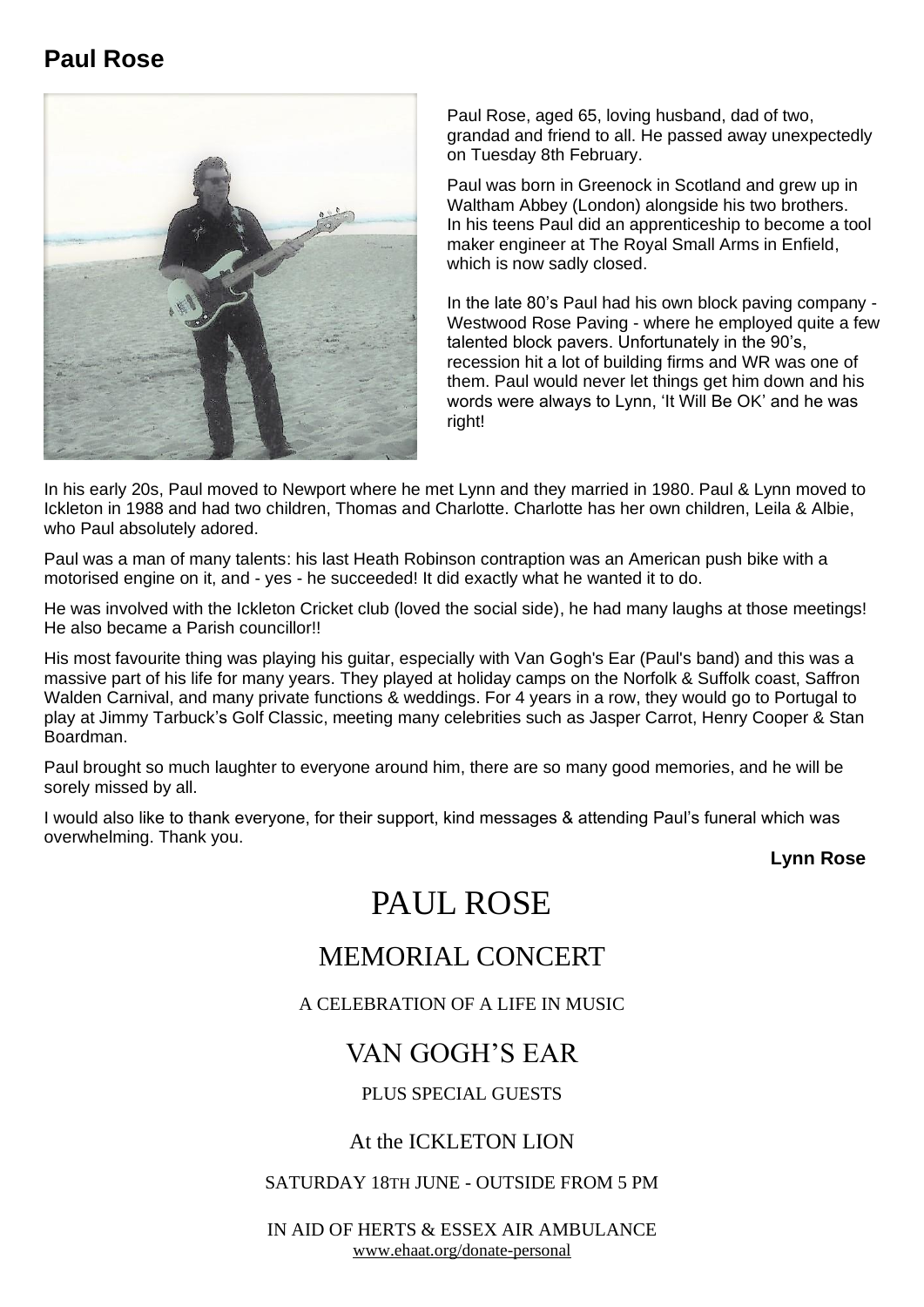#### **Ickleton Society AGM and Talk Thursday 19th May in the Church**

#### **Rachel Radford rachelmradford@btinternet.com**

#### **The David Parr House – an extraordinary Cambridge home**

We were treated to a fabulous talk by Tamsin Wimhurst after our AGM on 19 May about David Parr and his small terraced house in Cambridge. Parr was a 'decorator artist' who worked for some of our best known Victorian designers of the day such as William Morris and George Bodley. In her illustrated talk, Tamsin showed us photographs of churches and palaces he had decorated for those who could afford it. Then we saw how, in his spare time, he had painstakingly decorated his humble terraced house in the same style. Now saved and restored by the David Parr House Charity of which Tamsin is founder and Chair of the Trustees, it is open to the public and Fiona Rose is looking to arrange a visit later in the year for members of the Ickleton Society.

**Rachel Radford rachelmradford@btinternet.com**

#### **Last call for tickets for the Jubilee Beacon on 2 June**



It's cutting things very fine but if you've not got your tickets yet, do pick them up from the village shop – you might just be in time to get a free sausage in a bun and summer cocktail.

Beacons are being lit across the country on the evening of 2 June and Ickleton is joining in with this ancient tradition. Turn up from 8pm to join in the fun at the top of Coploe Hill on the left (follow the signs, walk if you can but there is some parking). If you need a lift, contact Glynis. The official lighting will be at 9.45pm.

Open to everyone. Feel free to bring something to sit on and extra refreshments.

# **ICKLETON PLATINUM JUBILEE CELEBRATIONS**

#### **Thursday 2nd June**

**From 8pm. Ickleton Society Jubilee Beacon** Coploe Hill. Lighting of the beacon with Sausages in a bun and cocktails. Free.

Best dressed window or house **all weekend**.

#### **Friday 3rd June**

**12.30pm - 5pm. 'Big Jubilee Lunch'** and old fashioned games on the recreation ground. Hog roast and fresh doughnuts available for sale. Competition for best Jubilee themed decorated wheeled vehicle (wheelbarrow, scooter, bike, pram etc)

**5pm - 11pm. 'Right Royal Knees Up'** 70 years of music in the hall, card payments only at bar. Tickets adults £4, children free; available in advance from the shop.

#### **Sunday 4th June**

**10am Jubilee Church Service** - With free Jubilee brunch following on the green or in the hall (weather dependent!)

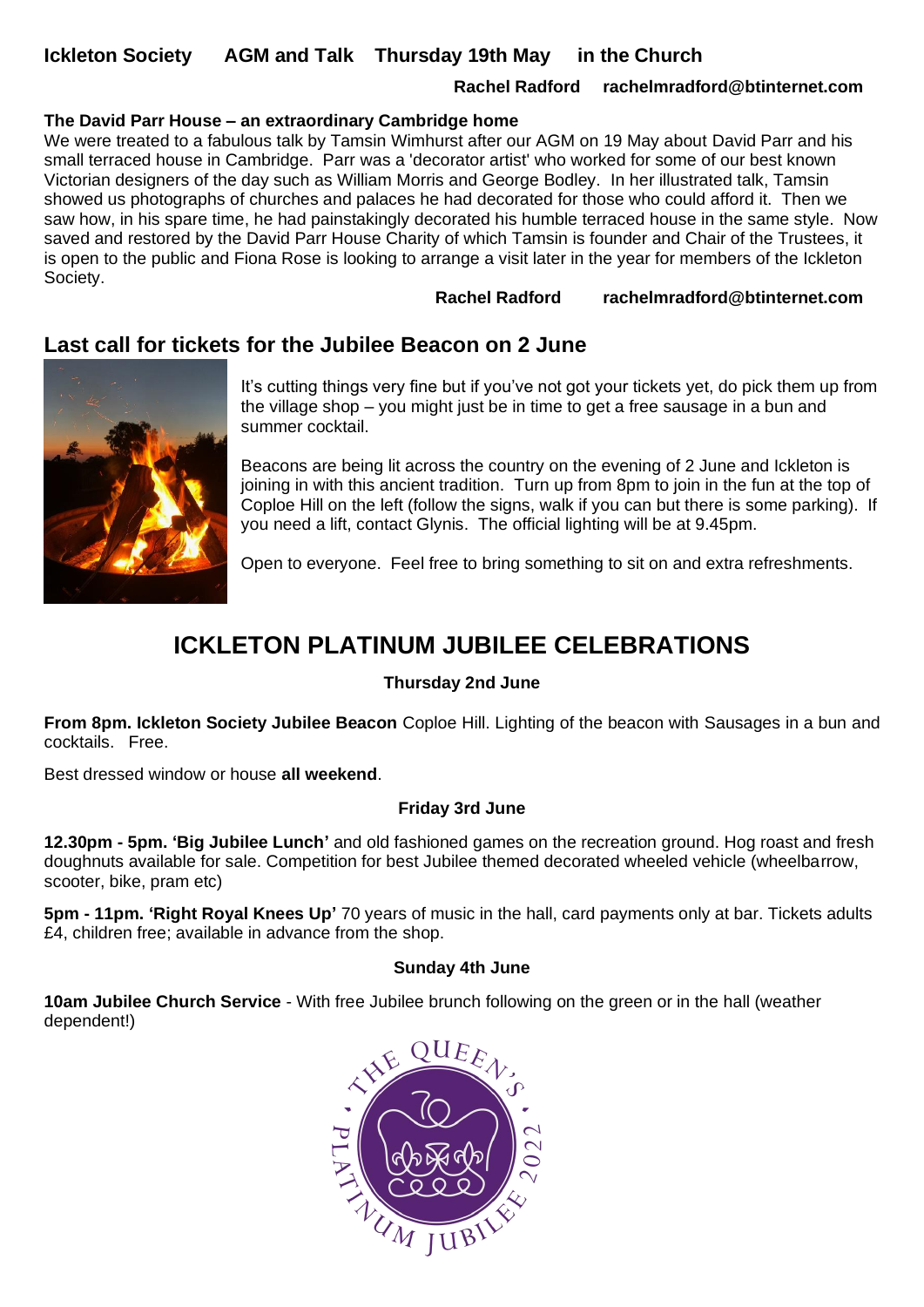#### **DUXFORD SATURDAY WORKSHOP**

#### *Free… Musical 'Taster Morning' at Duxford School on Saturday 2nd July 11.00 - 12.15*

Would you or your child like to learn to play a musical instrument, but you're unsure about which one to choose? Would you like the chance to try out one or two before making up your mind?

At this event, experienced tutors and players will help you to have hands-on, practical experience of several instruments. They are available to answer your questions and to help you to decide which instrument is the one for you.

This is completely free. There is no need to book in advance, and you do not have to be a current member of the Music Workshop to come along - so just arrive and have a go!

If you decide to join us for the next **Workshop year (beginning in September)** you will be most welcome.

It is at **Duxford Primary School (St John's Street, CB22 4RA on Saturday mornings** during term time. Our current membership rate is only £20 per year, with a weekly attendance fee of just £2 for adults and £1 for children. If you need an instrument, items can often be borrowed from our hire stock for the year at low cost (currently £25 per year), meaning that it is possible to gain tuition and experience of playing, for a very modest outlay indeed.

*Strings: Cello, Guitar, Viola, Violin and Ukulele Woodwind: Bassoon, Clarinet, Flute, Oboe and Saxophone Brass: Cornet, Trombone and Trumpet***.** 

All ages, abilities and experience levels are welcome, and we offer both ensembles and tuition to cater for a wide range of musical interests and tastes

For further background please see: [www.duxfordsaturdayworkshop.org.uk](http://www.duxfordsaturdayworkshop.org.uk/) Or email: [director@duxfordsaturdayworkshop.org.uk](mailto:director@duxfordsaturdayworkshop.org.uk)



See you there!<br>
<sup>
SkiuRD4</sup>



**Whittlesford & Duxford Beavers, Cubs and Scouts Cubs and Scouts** 

#### **WE NEED YOUR HELP!**

#### **WE URGENTLY NEED HELP with running our Arrows scout group. We are really struggling to recruit help for this group.**

Whilst we have some brilliant volunteers helping to run our Arrows scouts group, we will really struggle if we are unable to find another person to help lead the group. We may need to reduce the group number or worst case stop this group altogether if we cannot find help ASAP. Arrow Scouts is for 10½ - 14 yr olds. They meet on Tuesdays at 7 - 8.30pm mainly in the Scout Hut in Duxford. If you or someone you know could help, please get in touch. You do not have to be a parent or have any scouting experience, just lots of enthusiasm; we can provide training, support and so much fun!

Some of their most recent adventures include building and painting furniture from pallets, village hikes, welly throwing, and planting trees at the South Cambridge Water Park.

#### **Join the adventure…**

If you would like to help as an assistant, committee member, young leader or share a skill, do get in touch. We would not be able to run without our amazing volunteers or if you have any other enquiries...

Marc or Carmel General enquiries: [marcvn.scouts@gmail.com](mailto:marcvn.scouts@gmail.com) Membership enquiries: [scoutsmembership@gmail.com](mailto:scoutsmembership@gmail.com) [www.wanddscouts.org.uk](http://www.wanddscouts.org.uk/)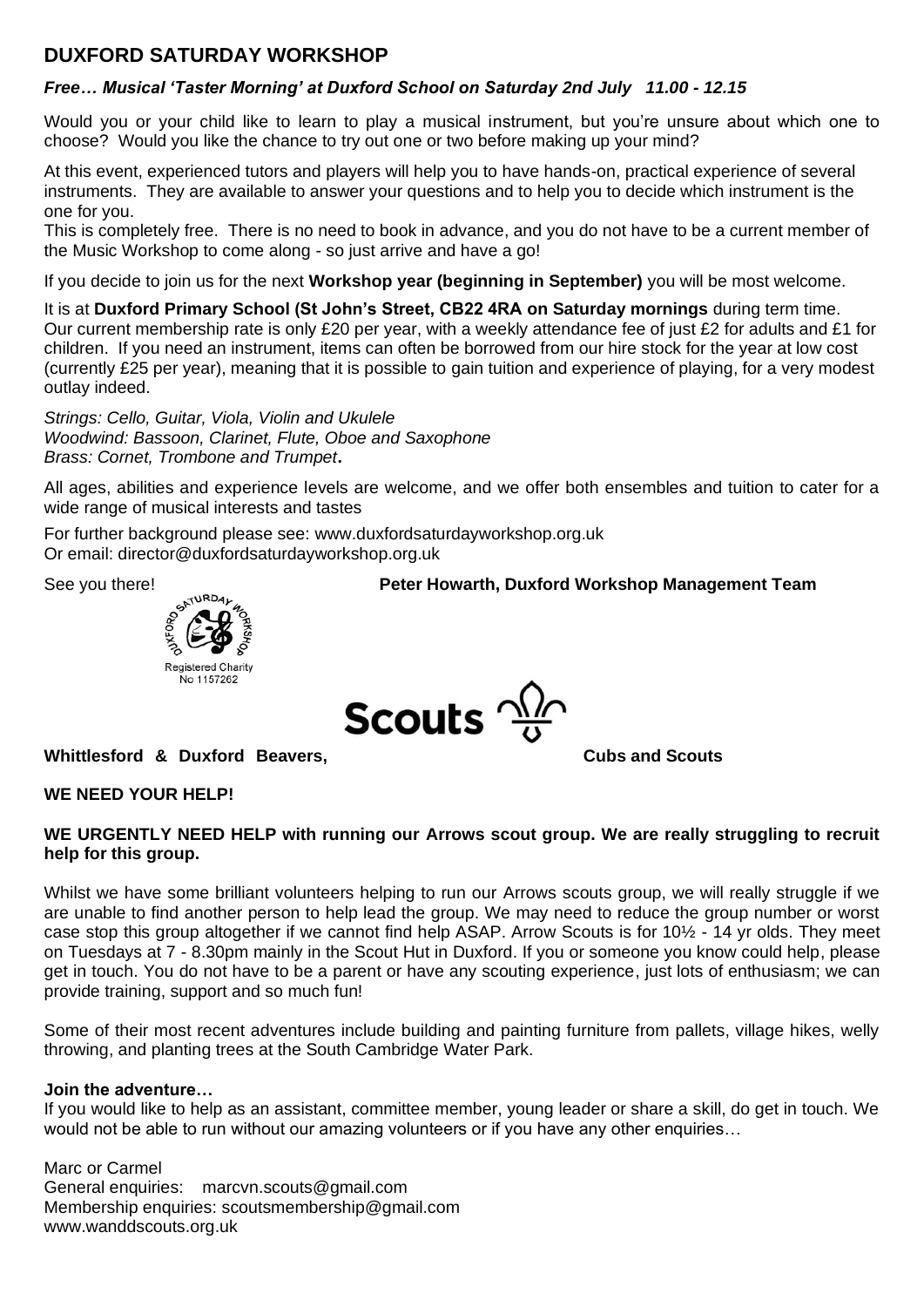# **Ickleton Village**

#### **Local Services**

**COSTCUTTER Village shop Post Office -** Opening times: Mon to Fri 8 - 12 midday, Sat 9 - 12.

| <b>Post box collection times</b><br>Bottom Butchers Hill; Coploe Rd/Grange road corner | <b>Monday to Friday</b><br>$9.00$ am | <b>Saturday</b><br>7.00 am |
|----------------------------------------------------------------------------------------|--------------------------------------|----------------------------|
| Costcutter shop                                                                        | 11.30 am and 4.00 pm                 | $11.30$ am                 |
| <b>Great Chesterford</b>                                                               | latest 4.30 pm                       | 12 midday                  |
| Saffron Walden Market Square                                                           | latest 6.00 pm                       | 12 midday                  |

#### **HELP for dealing with Covid 19**

The service is continuing for the time being. The names of helpers for any streets is available from me if you need. *Anne-Marie Hoare* 

**Village Hall Bookings** – Viliami Mila – v.mila68@outlook.com

**Police** [reporting a crime, non emergency] Call 101

**Neighbourhood Watch** – Glynis Hammond glynis.hammond@gmail.com

**District & County Councillor** – Peter Mcdonald [Cllr.mcdonald@scambs.gov.uk](mailto:Cllr.mcdonald@scambs.gov.uk)

**Community Warden Scheme** – 07812 49600 - Anita Gilchrist@ageukcap.co.uk

**Community Mental Health First Aid Initiative** – Jacky – 07779 097665 [evenings & weekends]

**Medical Car Scheme** – currently not operating

**Speedwatch Team –** Terry Sadler – [terrywsadler@btinternet.com](mailto:terrywsadler@btinternet.com) and Penny Fletcher – penny@penelopeannefletcher.co.uk

#### **Recycle Medicine blister-packs**

Please collect them until you have a reasonable number, and then drop them off at one of the Coffee Mornings (1st & 3rd Tuesdays of the month at the Parish Church)

 **Lizzie Molloy**

I will then take them to the *Terracycle* recycling point at *Superdrug* in Cambridge. Thank you

#### **Cambridge Mobile Library**

The **third Wednesday** in each month 12.45 - 1.15 pm. Bottom of Butchers Hill / Church Street or Brookhampton Street. Books may still be PRE-SELECTED IN ADVANCE from the whole of Cambridge Libraries collection, and available to collect. To reserve, contact [https://cambridgeshire.spydus.co.uk](https://lnks.gd/l/eyJhbGciOiJIUzI1NiJ9.eyJidWxsZXRpbl9saW5rX2lkIjoxMDEsInVyaSI6ImJwMjpjbGljayIsImJ1bGxldGluX2lkIjoiMjAyMDA5MTYuMjcxOTMxNzEiLCJ1cmwiOiJodHRwczovL2xua3MuZ2QvbC9leUpoYkdjaU9pSklVekkxTmlKOS5leUppZFd4c1pYUnBibDlzYVc1clgybGtJam94TVRjc0luVnlhU0k2SW1Kd01qcGpiR2xqYXlJc0ltSjFiR3hsZEdsdVgybGtJam9pTWpBeU1EQTVNREV1TWpZek5qZ3hOekVpTENKMWNtd2lPaUpvZEhSd2N6b3ZMMk5oYldKeWFXUm5aWE5vYVhKbExuTndlV1IxY3k1amJ5NTFheTlqWjJrdFltbHVMM053ZVdSMWN5NWxlR1V2VFZOSFZGSk9MMDlRUVVNdlNFOU5SVDlJVDAxRlVGSk5VejFIUlU1UVFWSkJUVk1tZFh) (free of charge).

#### **Food Bank**

The foodbank is a way we can share our food with those who don't have quite enough. Ickleton foodbank is given to John Huntingdon Centre <https://johnhuntingdon.org.uk/> in Sawston who arrange deliveries and collections for those who need it.

The emphasis is on hot drinks, soups, tuna, precooked rice, macaroni cheese, spaghetti hoops. Also cereals, (soft easy to eat) baby products, dog or cat food, toiletries. Please leave at the church in or next to the Food Bank box or call me for collection – thank you for your generosity**. Clare Driver [clare@domesticblissappointments.co.uk](mailto:clare@domesticblissappointments.co.uk)**

**Food Aid** For anyone in Ickleton who wants to ask for food or other groceries *(in complete privacy*) please call Clare who will endeavour to fulfil your shopping list needs **Clare Driver [clare@domesticblissappointments.co.uk](mailto:clare@domesticblissappointments.co.uk)**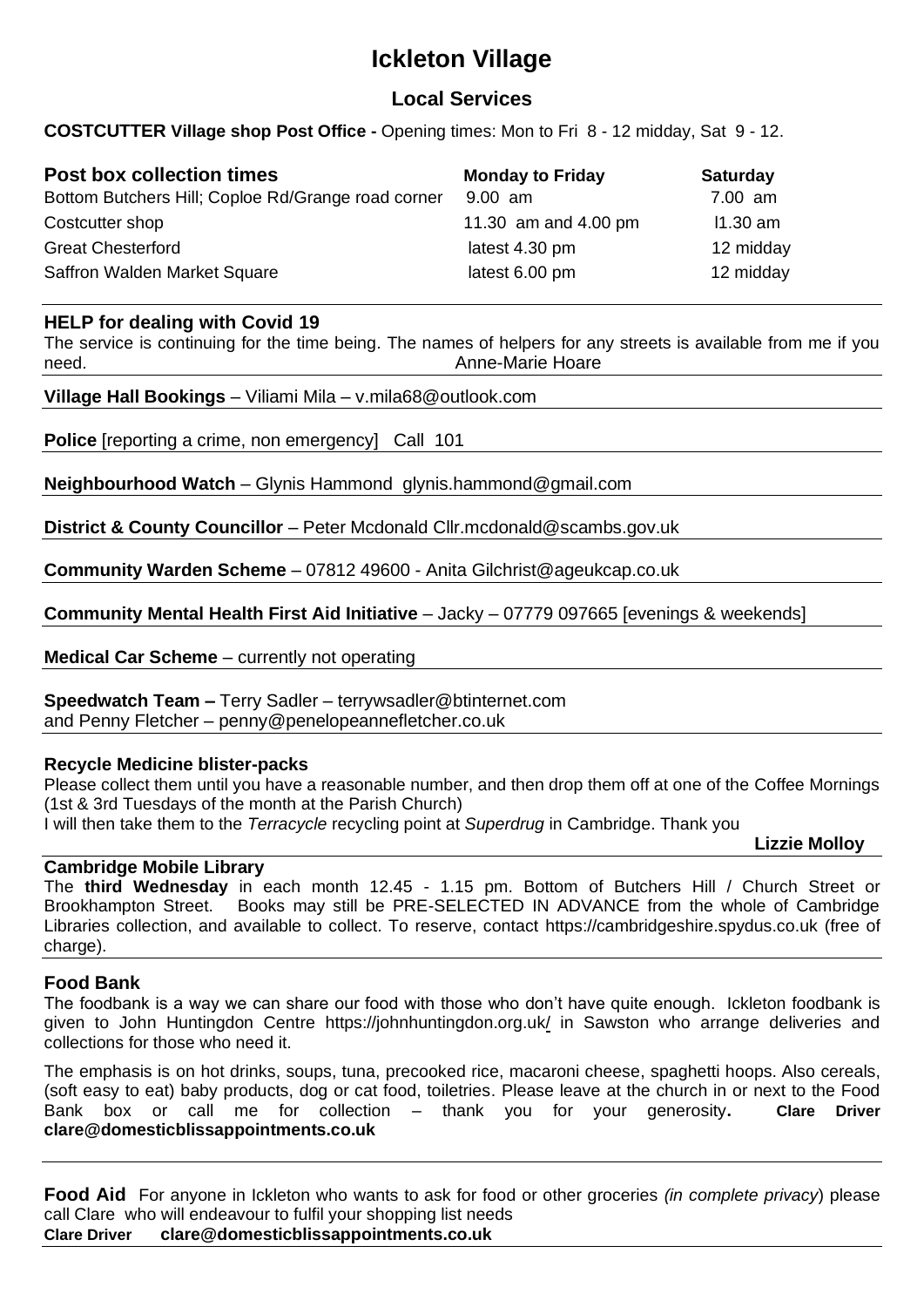#### **Food deliveries**

Generally **- Costcutter village shop** -  $\mathbf{\hat{z}}$  531181 and ask for a delivery.

**Meat** delivery – Thursdays –Clark & Son [Sudbury] 01787 319330 [sales@clarkandsonmeats.com.](mailto:sales@clarkandsonmeats.com)

**Fresh fish** van delivery - Monday afternoon - call or text Andy 07773 275134

**Fruit and Veg** delivery Fisher and Woods 581620 [sales@fisherandwoods.co.uk](mailto:sales@fisherandwoods.co.uk) Walden Organics (Rob) [waldenorganics@btinternet.com](mailto:waldenorganics@btinternet.com)

**Fish and Chips** (etc) - mobile van on Tuesdays 4.30 - 8 pm Village Hall car park Pre-orders only. Tel: 07787 603616 [info@oceantree.co.uk](mailto:info@oceantree.co.uk)

#### **Regular Events and Meetings**

**Coffee Mornings Tuesdays 7th and 21st June 10.30 - 12 at the church** All welcome We are currently sharing coffee morning proceeds between the church and various charities. **The Coffee Morning Team**

#### **Ickleton Pub Lunch Club Tuesday 14th June 12 noon**

**Pre Orders by the Friday before the lunch to** [jonsmith@supanet.com](mailto:jonsmith@supanet.com) or call The pub's website (for menus) is https://theickletonlionpub.co.uk Please sign up for emails from Jon using the link <http://eepurl.com/hGlEpn>**Jon Smith**

#### **Pub Quizes - at the Ickleton Lion Tuesdays at 7 pm**

£2.50 per player (£5 for a couple, £10 for a team of 4). Profits will be for the benefit of Ickleton Phoenix Football Cub. Prizes are offered by the pub Thanks to Mike and Claire of the Ickleton Lion for hosting. **Ickleton Phoenix F C**

**Ickleton Social Club Quiz Night Saturday 11th June 8.15 pm**

All welcome. Buffet included.

The Social Club is looking for voluntary bar staff. If you have a free evening and would like to help us, we **would be very grateful. Please contact Ken Salmon <b>Shirley Gregory Shirley Gregory** 

\_\_\_\_\_\_\_\_\_\_\_\_\_\_\_\_\_\_\_\_\_\_\_\_\_\_\_\_\_\_\_\_\_\_\_\_\_\_\_\_\_\_\_\_\_\_\_\_\_\_\_\_\_\_\_\_\_\_\_\_\_\_\_\_\_\_\_\_\_\_\_\_\_\_\_\_\_\_\_\_\_\_\_\_\_\_\_\_

|              | <b>Ickleton Parish Council</b> | <b>Council Meeting</b> |                     | <b>Wednesday 15th June</b>                                           | 7.30 pm | <b>Village Hall</b>  |
|--------------|--------------------------------|------------------------|---------------------|----------------------------------------------------------------------|---------|----------------------|
| <b>BOWLS</b> | <b>Every Thursday</b>          |                        | <b>Village Hall</b> | 11 am $-$ 1 pm and $2 - 4$ pm                                        |         |                      |
|              |                                |                        |                     |                                                                      |         | <b>Martin Waters</b> |
|              |                                |                        |                     |                                                                      |         |                      |
|              |                                |                        |                     | Cricket Club - Home Games - all on the Rec - see website for details |         |                      |

**Great Chesterford & District Gardening Society** - First Wednesday in the month, Village Hall (details - see page 7)

#### **Blood Donation Ickleton Village Hall 30th June**

Appointments between 12.50 -15.30 and 16.30 – 19.15 Call 0300 123 2323 and for details www.blood.uk

#### **PUBLISHED BY ICKLETON PARISH COUNCIL**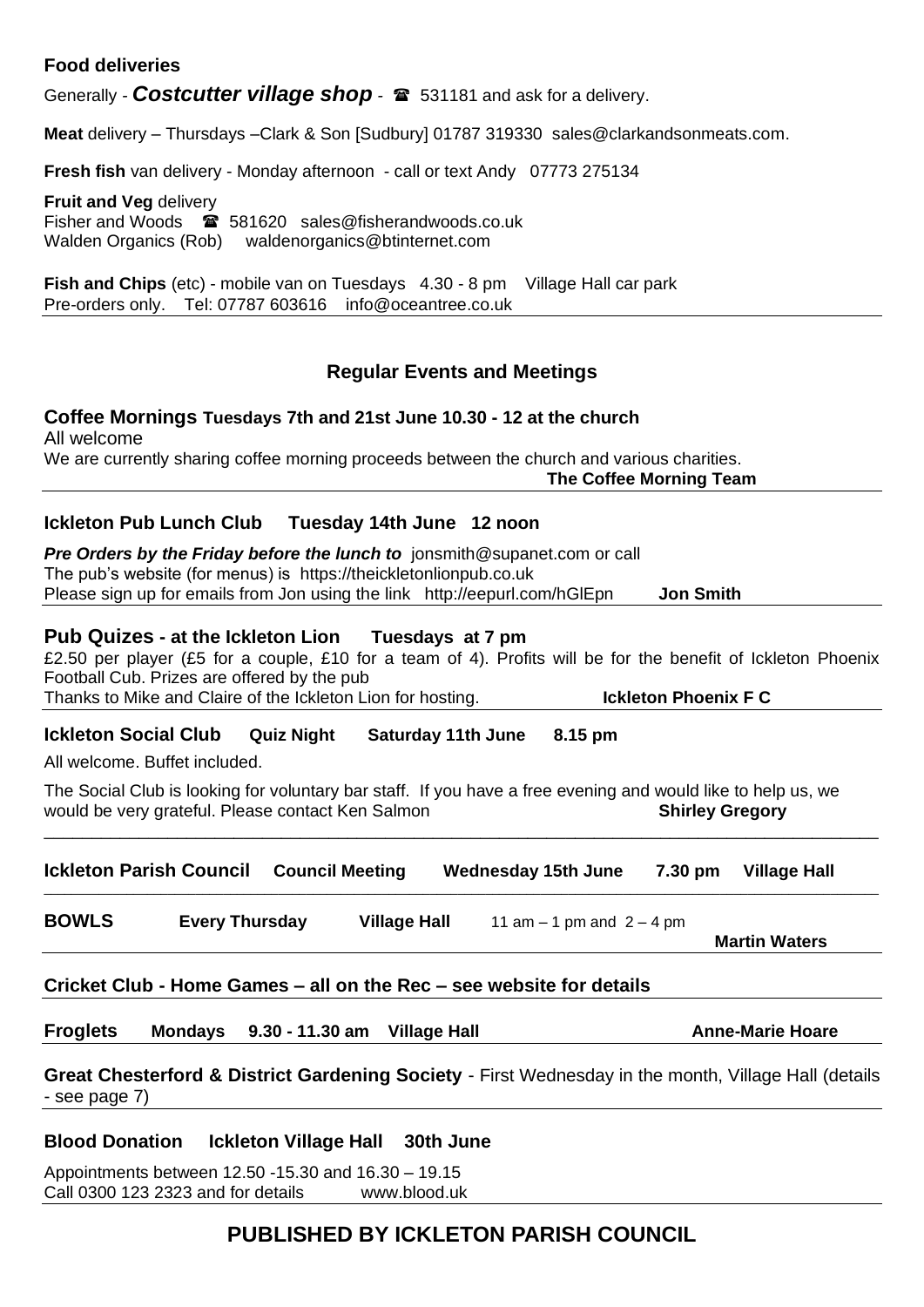

# **Michael's A**utomotive **Services**

Unit 2 Lion works **Station road** Whittlesford Cambridge **CB22 4WL** 

Servicing & Repairs to all makes and models

01223833058 07908 459 766